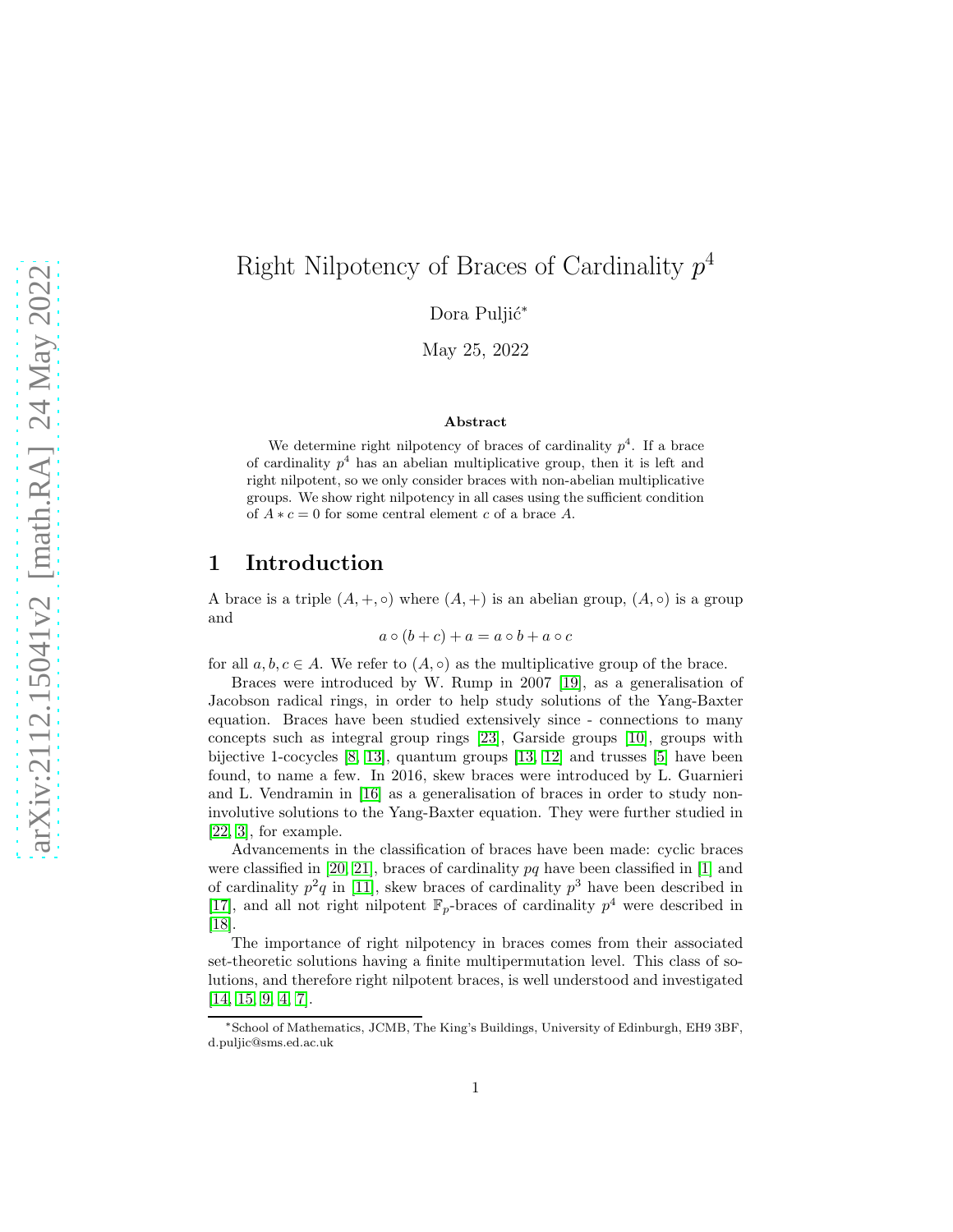In this paper we determine right nilpotency of braces of cardinality  $p<sup>4</sup>$  and show that the only not right nilpotent braces of cardinality  $p<sup>4</sup>$  are the ones constructed in [\[18\]](#page-12-7). Braces of cardinality  $p^4$  with an abelian multiplicative group are left and right nilpotent [\[9\]](#page-11-10), so we will only consider braces with nonabelian multiplicative groups. A result of Bachiller's [\[2,](#page-11-13) Theorem 2.5] states that for a brace of order  $p^4$  for  $p > 5$  with an abelian additive group, the orders of elements in the additive and multiplicative groups coincide. Hence, if the the additive group is  $C_{p^4}$ , then the multiplicative group contains an element of order  $p^4$  and is cyclic as well. Braces with additive group  $C_p \times C_p \times C_p \times C_p$ were considered in [\[18\]](#page-12-7), so braces with additive groups  $C_{p^2} \times C_{p^2}$  and  $C_p \times C_{p^3}$ remain to be studied.

## 2 Right Nilpotent Braces

A **brace** is a triple  $(A, +, \circ)$  where  $(A, +)$  is an abelian group,  $(A, \circ)$  is a group and

$$
a \circ (b + c) + a = a \circ b + a \circ c
$$

for all  $a, b, c \in A$ . The star operation  $*$  is defined as

$$
a \circ b = a * b + a + b.
$$

Then, equivalently, a brace is a triple  $(A, +, *)$  where  $(A, +)$  is an abelian group,  $(A, *)$  is a group and

$$
a * (b + c) = a * b + a * c
$$

for all  $a, b, c \in A$ . We will refer to  $(A, \circ)$  as the multiplicative group of the brace.

A brace is **left nilpotent** if there exists  $n \in \mathbb{N}$  such that  $A^n = 0$ , where  $A^{i+1} = A * A^i$  and  $A^1 = A$ . A brace is **right nilpotent** if there exists  $n \in \mathbb{N}$ such that  $A^{(n)} = 0$ , where  $A^{(i+1)} = A^{(i)} * A$  and  $A^{(1)} = A$ . A brace is **strongly nilpotent** if there exists  $n \in \mathbb{N}$  such that  $A^{[n]} = 0$ , where  $A^{[i+1]} = \sum_{j=1}^{i} A^{[j]}$ .  $A^{[i+1-j]}$  and  $A^{[1]} = A$ .

For a brace A we will denote the set of elements  $c \in A$  such that  $c * a = a * c$ for all  $a \in A$  by  $Z(A)$ , and we will call such elements central. We will use the following throughout: By  $[18]$  if a central element c of a brace A is such that  $A * c = 0$ , then  $c * A = 0$ . Therefore c generates an ideal I in A such that  $I * A = A * I = 0$ . By a result of Bachiller's [\[2\]](#page-11-13), this implies that  $A/I$  is right nilpotent as it is a brace of cardinality  $p^3$  or less. Hence A is right nilpotent. Therefore, to show the brace A is right nilpotent it suffices to show that  $A * c = 0$ for some  $c \in Z(A)$ .

We begin with a theorem.

<span id="page-1-0"></span>**Theorem 2.1.** Let A be a brace of cardinality  $p^4$  with  $(A, +)$  either  $C_p \times C_{p^3}$  or  $C_{p^2} \times C_{p^2}$ *.* If  $(A, +) \cong C_p \times C_{p^3}$ , then we let  $m = 2$ , and if  $(A, +) \cong C_{p^2} \times C_{p^2}$ , *then we let*  $m = 1$ *. Suppose*  $(A, \circ)$  *is generated by*  $\{P, Q_1, Q_2, \ldots, Q_i\}$  *for some* i*. We assume the following:*

1.  $P^{p^m}$  is central,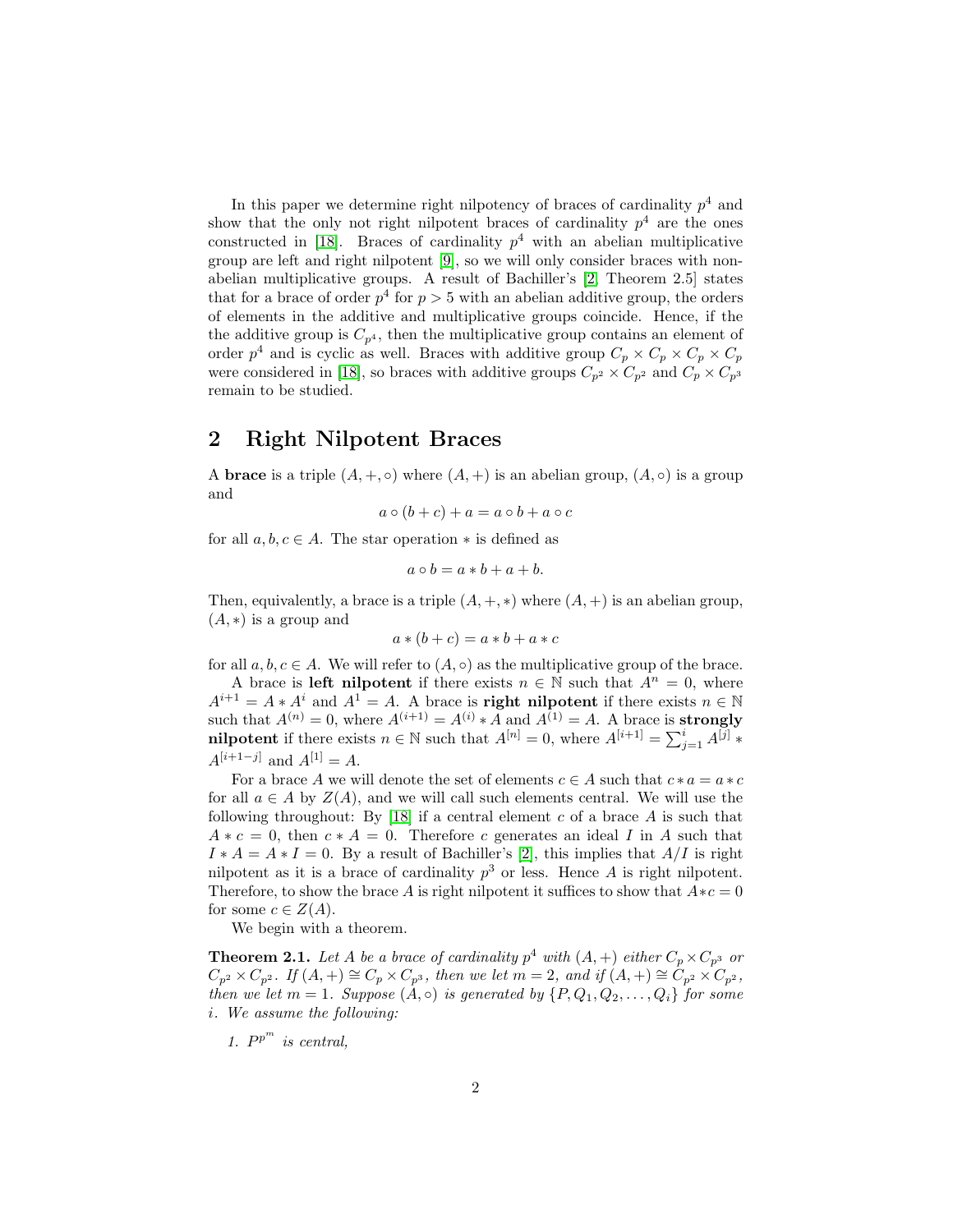- 2.  $P^{p^m} \in A^2$ ,
- 3. ord $(Q_i) \leq p^m$ ,
- 4. we can write any  $a \in A$  as  $P^k \circ \prod_{o} Q_j^{a_j}$ , where  $k, a_i \in \mathbb{Z}$  and the  $Q_j$  in *the product appear in any order.*

*Then*  $P * p^m P^k = 0$  *for all*  $k \in \mathbb{Z}$ *.* 

We will apply this theorem in the following sections to specific cases of braces to show that we can find a central element, namely  $P^{p^m}$ , for which  $A * P^{p^m} = 0$ . The goal of this section is to prove this theorem. We now assume the assumptions of the theorem.

<span id="page-2-0"></span>Proposition 2.2.  $P*P^n = \frac{1}{6}(n-2)(n-1)nP*(P*(P*P)) + \frac{1}{2}n(n-1)P*$  $(P * P) + n(P * P).$ 

*Proof.* We prove the proposition by induction. The base case clearly holds. Now, we have

$$
P * P^{n+1} = P * (P \circ P^n) = P * (P * P^n) + P * P + P * P^n
$$
  
=  $\frac{1}{2}n(n-1)P * (P * (P * P)) + nP * (P * P) + P * P$   
+  $\frac{1}{6}(n-2)(n-1)nP * (P * (P * P)) + \frac{1}{2}n(n-1)P * (P * P)$   
+  $n(P * P)$   
=  $\frac{1}{6}(n-1)n(n+1)P * (P * (P * P)) + \frac{1}{2}n(n+1)P * (P * P)$   
+  $(n+1)P * P$ .

**Proposition 2.3.**  $p^m(P * P) \in A^3$  and  $P * P^{p^m} = \frac{1}{2}p^m(p^m - 1)P * (P * P) +$  $p^m(P*P).$ 

 $\Box$ 

 $\Box$ 

*Proof.* By Proposition [2.2](#page-2-0) we have

$$
P * P^{p^m} = \frac{1}{6}(p^m - 2)(p^m - 1)p^m P * (P * (P * P)) + \frac{1}{2}p^m(p^m - 1)P * (P * P) + p^m(P * P),
$$

which implies that  $p^{m}(P * P) \in A^{3}$ . This in turn implies that

$$
P * P^{p^{m}} = \frac{1}{2} p^{m} (p^{m} - 1) P * (P * P) + p^{m} (P * P).
$$

Corollary 2.4.  $p^m P * (P * P) = P * (P * P^{p^m}).$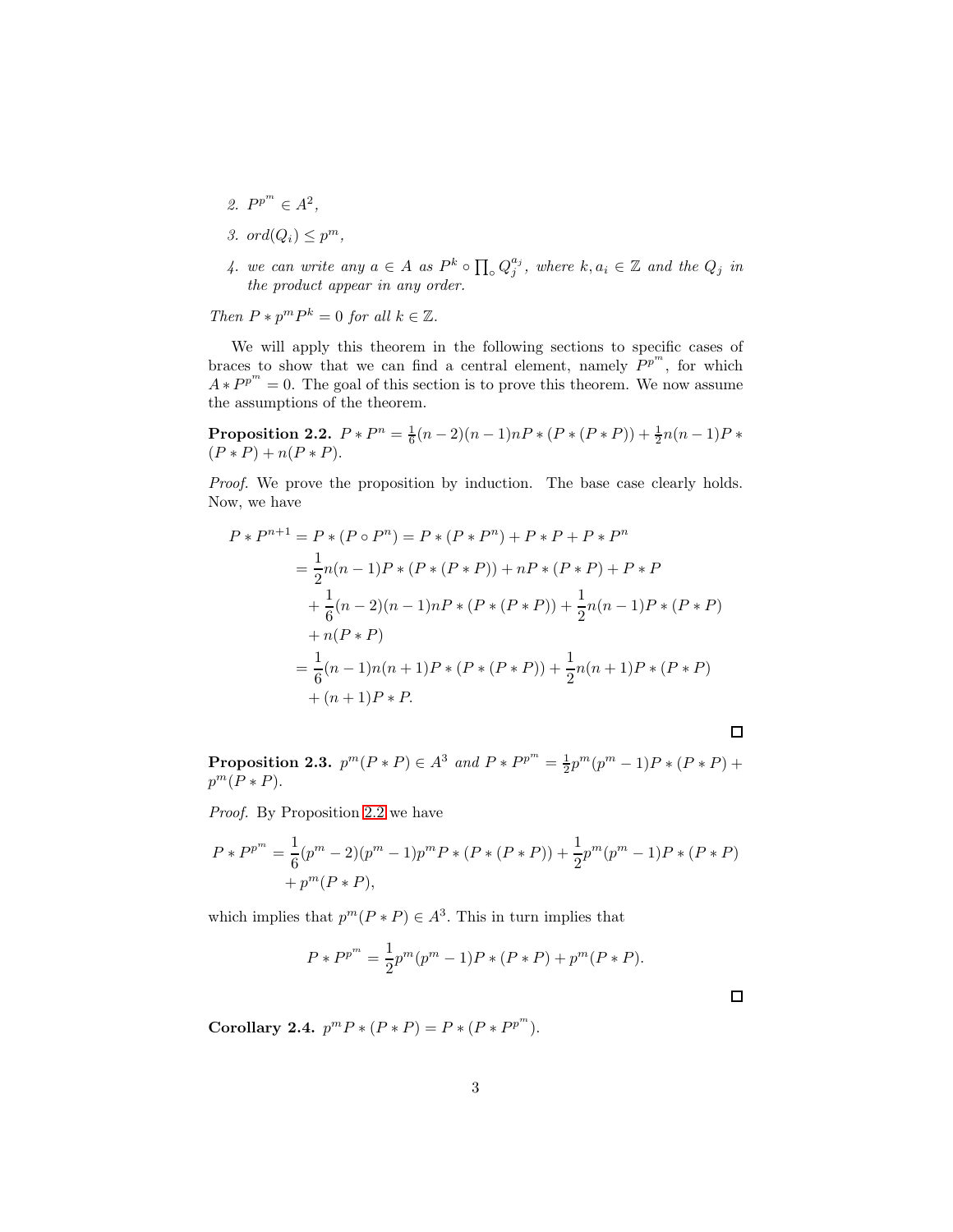**Proposition 2.5.**  $p^m P * (P * P^n) = np^m P * (P * P) = 0$  for all  $n \in \mathbb{Z}$  and  $P^{p^m} = p^m P$ .

*Proof.* As before we have

$$
P * Pn = \frac{1}{6}(n-2)(n-1)nP * (P * (P * P)) + \frac{1}{2}n(n-1)P * (P * P) + n(P * P),
$$

which implies

$$
p^m P \ast (P \ast P^n) = n p^m P \ast (P \ast P).
$$

Note that  $P^{p^m} \in p^m A$ . Let  $a \in A$  so that  $P^{p^m} = p^m a$ . Then we can write  $a = P^k \circ \prod_{o} Q_i^{a_i}$ , where  $k, a_i \in \mathbb{Z}$  and the  $Q_i$  in the product appear in some order. Then we have

$$
a = P^{k} * (\prod_{\circ} Q_{i}^{a_{i}}) + P^{k} + \prod_{\circ} Q_{i}^{a_{i}}
$$
  
=  $P^{k} * (\sum_{i} \prod_{i} Q_{i}^{a_{i}}) + P^{k} + \sum_{i} \prod_{i} Q_{i}^{a_{i}},$ 

where  $\sum \prod_{*} Q_i^{a_i}$  signifies some sum of \*-products of  $Q_i$ . Hence

$$
P^{p^m} = p^m a = p^m P^k.
$$

We have

$$
p^{m} P * (P * P) = p^{m} P * (P * P^{k}) = p^{m} k P * (P * P).
$$

This implies  $k = 1$  and  $P^{p^m} = p^m P$ . We have

$$
P * P^{p^{m}} = \frac{1}{2} p^{m} (p^{m} - 1) P * (P * P) + p^{m} (P * P),
$$

so

$$
\frac{1}{2}p^{m}(p^{m}-1)P * (P * P) = 0.
$$

As  $\frac{1}{2}(p^m-1)$  is an integer which is not divisible by p, it follows that  $p^m P * (P *$  $P$ ) = 0.  $\Box$ 

<span id="page-3-0"></span>Corollary 2.6.  $p^m(P*P^n) = np^m(P*P)$ .

Proposition 2.7.  $p^m P^{-1} = -p^m P$ .

*Proof.* Recall that  $P^{p^m}, P^{-p^m} \in p^m A$ , so we can write  $P^{p^m} = p^m b$ ,  $P^{-p^m} = p^m c$ for some  $b, c \in A$ . Let  $b = P^{b_1} \circ \prod_{\alpha} Q_i^{b_i}$ ,  $c = P^{c_1} \circ \prod_{\alpha} Q_i^{c_i}$  for some  $b_i, c_i \in \mathbb{Z}$ , so

$$
P^{p^m} = p^m P^{b_1}, \quad P^{-p^m} = p^m P^{c_1}.
$$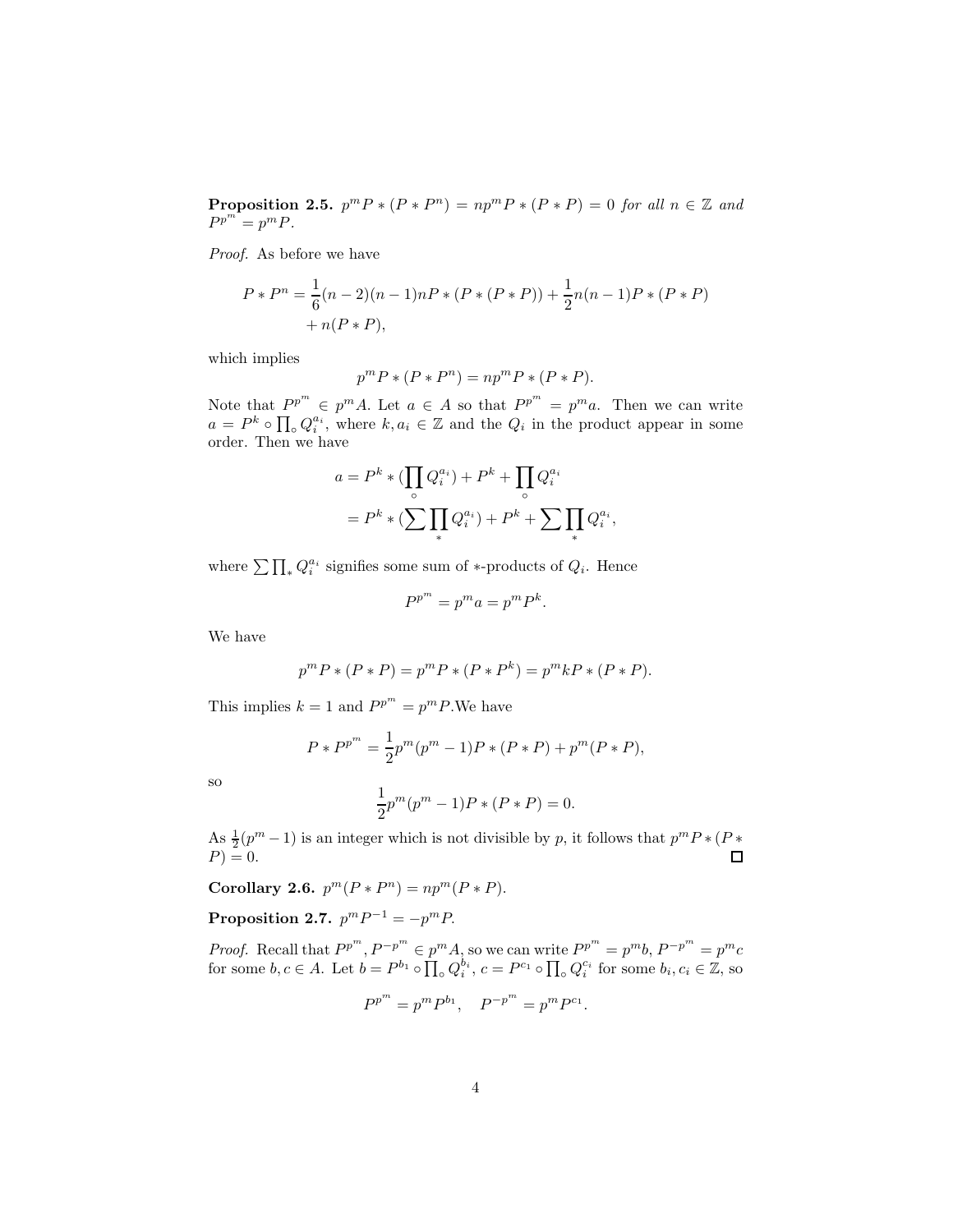Now consider  $P^{-p^m} * P^{p^m}$ . We have

$$
P^{-p^{m}} * P^{p^{m}} = -P^{-p^{m}} - P^{p^{m}}
$$

$$
= -p^{m} P^{c_1} - p^{m} P^{b_1}
$$

.

Also, as  $P^{kp^m} \in Z(A)$ 

$$
P^{-p^{m}} * P^{p^{m}} = p^{m} (P^{-p^{m}} * P^{b_{1}})
$$
  
=  $p^{m} (P^{b_{1}} * p^{m} P^{c_{1}})$   
= 0,

so  $p^m P^{b_1} = -p^m P^{c_1}$ . Therefore

$$
P^{-p^{m}} * P^{p^{m}} = -(p^{m} P^{b_{1}} * p^{m} P^{b_{1}})
$$
  
= -(p<sup>m</sup> P<sup>b\_{1</sup>)<sup>2</sup> + 2p<sup>m</sup> P<sup>b\_{1}</sup>  
= 0,

so  $(p^m P^{b_1})^2 = 2p^m P^{b_1}$ , which implies  $(p^m P^{b_1})^n = np^m P^{b_1}$ . Hence  $(P^{p^m})^n =$  $nP^{p^m}$  and similarly  $(P^{-p^m})^n = nP^{-p^m}$ . It follows that  $P*P^{-p^m} = P*-P^{p^m} =$  $-p^m(P * P)$ . Now we have

$$
P * P^{-p^{m}} = P * (-p^{m} P^{b_1})
$$
  
=  $-p^{m} (P * P^{b_1})$   
=  $-p^{m} b_1 (P * P)$ 

by Corollary [2.6.](#page-3-0) Hence  $b_1 = 1$ . Now we have

$$
P * P^{-p^{m}} = P * (p^{m} P^{c_1})
$$
  
=  $p^{m} (P * P^{c_1})$   
=  $p^{m} c_1 (P * P),$ 

so  $c_1 = -1$ .

**Lemma 2.8.** *Let*  $a \in A$ *. Then*  $P * p^m a = 0$ *.* 

*Proof.* Let  $a \in A$ . Then we can write  $a = P^n \circ \prod_{\alpha} Q_i^{a_i}$ , where  $n, a_i \in \mathbb{Z}$  and the  $Q_i$  in the product appear in some order. Then, as before,

$$
p^m a = p^m P^n.
$$

We have

$$
P * p^m P^n = n p^m P * P.
$$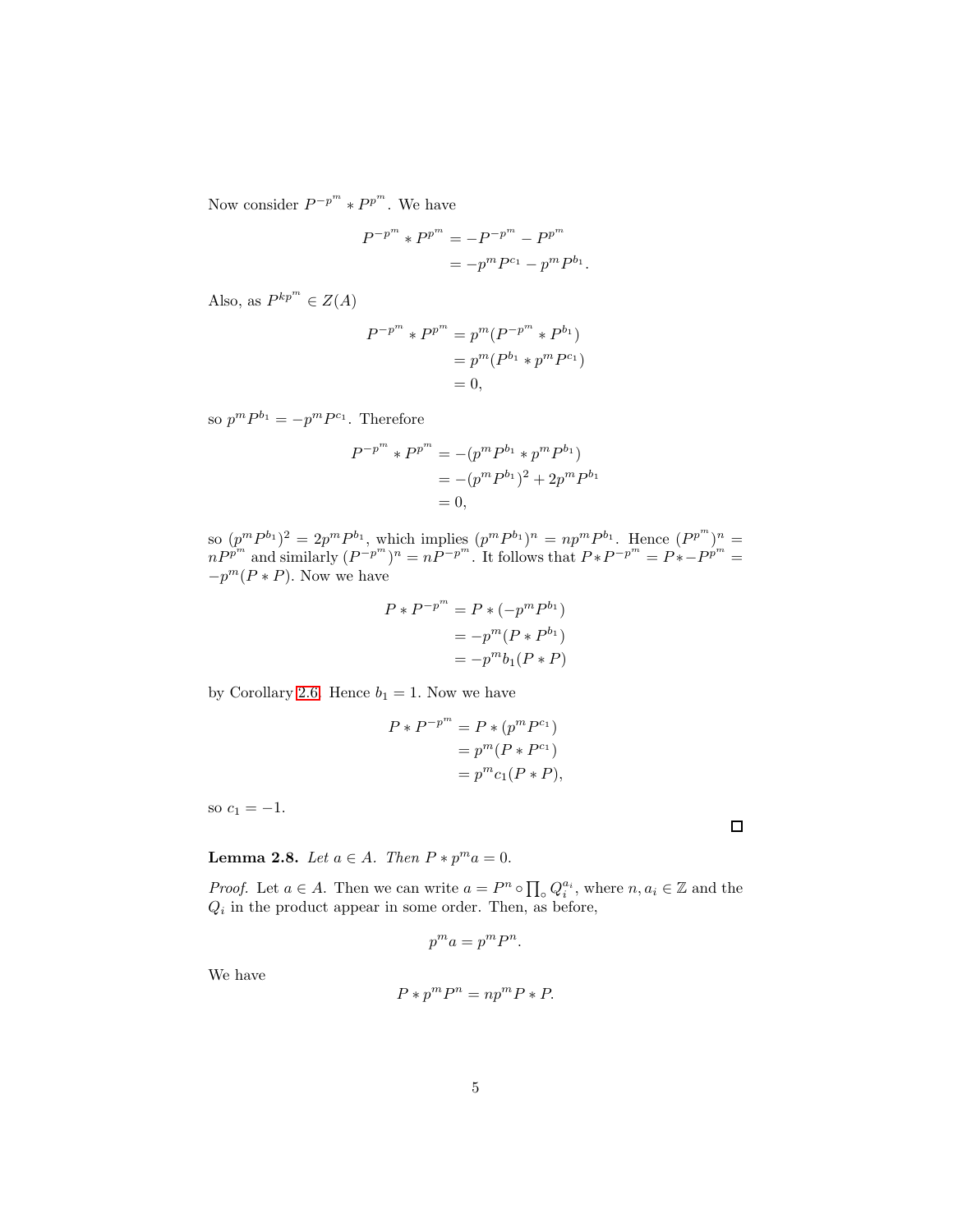Consider  $p^m(P * P^{p^m-1})$ . We have

$$
p^{m}(P * P^{p^{m}-1}) = -p^{m}(P * P)
$$
  
=  $p^{m}(P * (P^{p^{m}} \circ P^{-1}))$   
=  $p^{m}(P * (P^{-1} * P^{p^{m}}) + P * P^{-1} + P * P^{p^{m}})$   
=  $-p^{m}P - p^{m}P^{-1}$   
= 0.

This lemma finishes the proof of Theorem [2.1.](#page-1-0) Given a brace  $(A, +, \circ)$ , we define a map  $\lambda$  as

$$
\lambda_a(b) = a * b + b = a \circ b - a
$$

for  $a, b \in A$ . A known property of  $\lambda$  is that

$$
\lambda_{a\circ b}(c) = \lambda_a(\lambda_b(c)).
$$

From this property it follows that commutators, i.e. elements of the form  $a^{-1}$   $\circ$  $b^{-1} \circ a \circ b$  for  $a, b \in A$ , are in  $A^2$ .

Theorem [2.1](#page-1-0) requires the element  $P^{p^m}$  to be in  $A^2$ . We will achieve this condition in the braces we will consider by choosing  $P^{p^m}$  that is a commutator.

# $3\quad C_{p^2}\times C_{p^2}$

We suppose  $(A,+) \cong C_{p^2} \times C_{p^2}$ . As aforementioned, the multiplicative orders of elements equal the additive. Following the classification of groups of order  $p<sup>4</sup>$  in [\[6\]](#page-11-14), the non-abelian groups with elements of order  $p<sup>2</sup>$ , but no elements of order  $p^3$  are generated by elements in  $\{P, Q, R\}$  such that

- (VII)  $P^{p^2} = Q^p = R^p = 1$ ,  $PQ = QP$ ,  $PR = RP$ ,  $R^{-1}QR = QP^p$  or
- (VIII)  $P^{p^2} = Q^{p^2} = 1$ ,  $Q^{-1}PQ = P^{1+p}$  or
- (IX)  $P^{p^2} = Q^p = R^p = 1$ ,  $PQ = QP, QR = RQ$ ,  $R^{-1}PR = P^{1+p}$  or
- (X)  $P^{p^2} = Q^p = R^p = 1$ ,  $R^{-1}PR = PQ$ ,  $PQ = QP$ ,  $QR = RQ$  or
- $P^{p^2} = Q^p = R^p = 1$ ,  $Q^{-1}PQ = P^{1+p}$ ,  $R^{-1}PR = PQ$ ,  $R^{-1}QR =$  $P^{\alpha p}Q$ , where
	- (XI)  $\alpha = 0$  or

$$
- (\mathbf{XII}) \alpha = 1 \text{ or}
$$

– (XIII)  $\alpha$  = any non-residue mod p.

We will refer to the different groups by the roman numerals corresponding to them above. The groups above are the options for the multiplicative group  $(A, \circ).$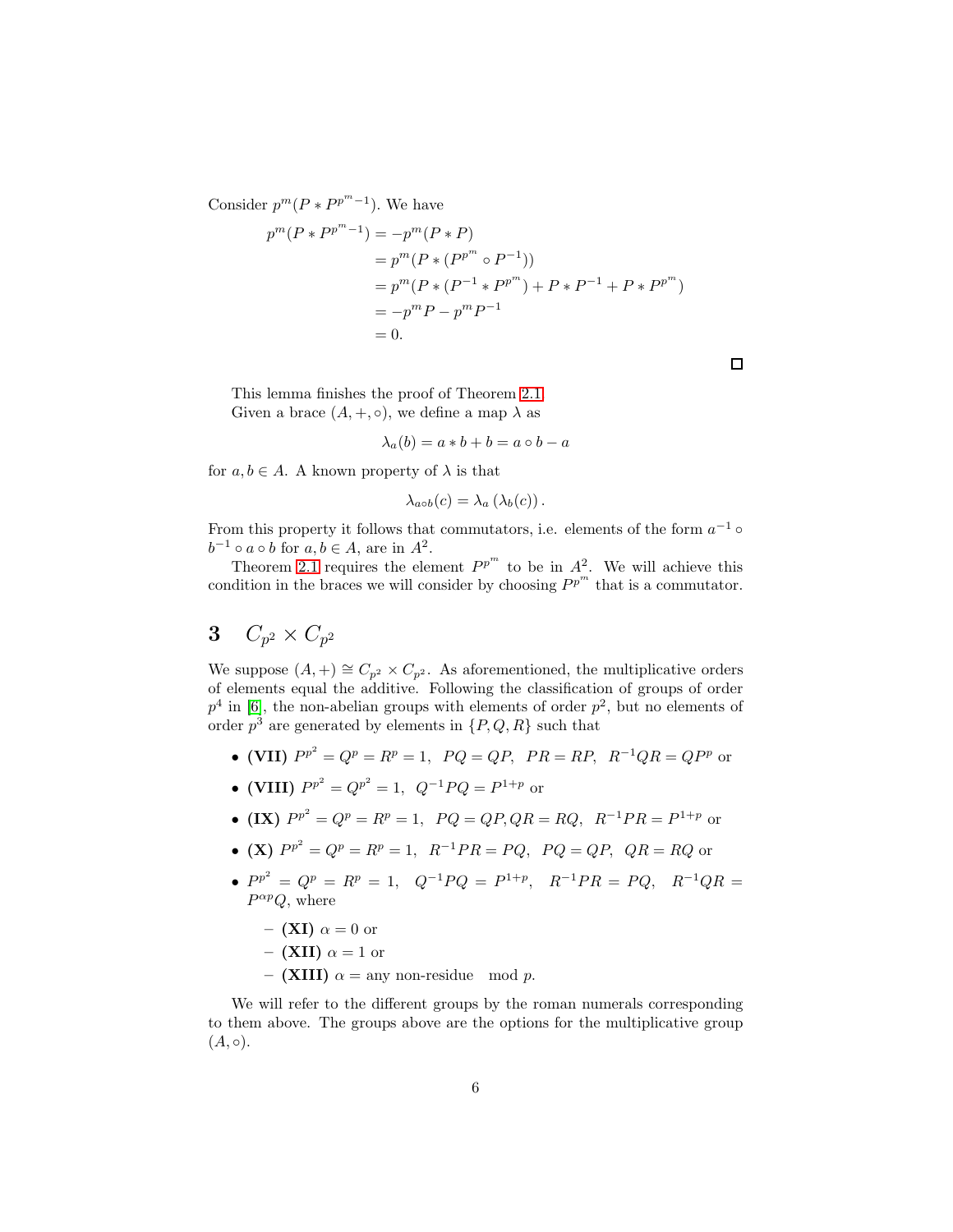## 3.1 VII

Suppose  $(A, \circ)$  is the group VII given by the relations

 $P^{p^2} = Q^p = R^p = 1$ ,  $P \circ Q = Q \circ P$ ,  $P \circ R = R \circ P$ ,  $R^{-1} \circ Q \circ R = Q \circ P^p$ .

Then  $P \in Z(A)$ , which implies that  $P^k \in Z(A)$  for all  $k \in \mathbb{Z}$ . In particular,  $P^p \in Z(A)$  and  $P^p \in pA$ . Also, notice that as  $P^p$  is a commutator, it is in  $A^2$ .

Notice now that  $P^p \in pA$ , so to show A is right nilpotent it suffices to prove that  $A * pA = 0$ . As any element of A is a product of Ps, Qs and Rs, it suffices to prove  $Q * pA = 0$ ,  $R * pA = 0$  and  $P * pA = 0$ .

Proposition 3.1.  $Q * pA = R * pA = 0$ .

*Proof.* Let  $a \in A$ . Then we can write  $a = P^{a_1} \circ R^{a_2} \circ Q^{a_3}$  for some  $a_i \in \mathbb{Z}$ . Then we have  $pa = pP^{a_1}$ . It follows that

$$
Q * pa = Q * pPa1
$$
  
= P<sup>a<sub>1</sub></sup> \* pQ  
= 0,

and

$$
R * pa = R * pPa1
$$
  
=  $Ra1 * pQ$   
= 0.

Corollary 3.2.  $P * pA = 0$ .

*Proof.* Follows from Theorem [2.1.](#page-1-0)

#### 3.2 IX

Suppose  $(A, \circ)$  is the group IX given by the relations

$$
P^{p^2} = Q^p = R^p = 1, \ P \circ Q = Q \circ P, \ Q \circ R = R \circ Q, \ R^{-1} \circ P \circ R = P^{1+p}.
$$
  
Then  $Q \in Z(A)$ . We have

$$
R^{-1}\circ P^p\circ R=P^p,
$$

so  $P^p \in Z(A)$ . Now notice that as

$$
P \circ R = R \circ P^{1+p},
$$

it follows that

$$
R \circ P^k = P^{k(1-p)} \circ R,
$$

for any  $k \in \mathbb{Z}$ . Also, notice that as  $P^p$  is a commutator, it is in  $A^2$ .

Notice now that  $P^p \in pA$ , so to show A is right nilpotent it suffices to prove that  $A * pA = 0$ . As any element of A is a product of Ps, Rs and Qs, it suffices to prove  $Q * pA = 0$ ,  $R * pA = 0$  and  $P * pA = 0$ .

 $\square$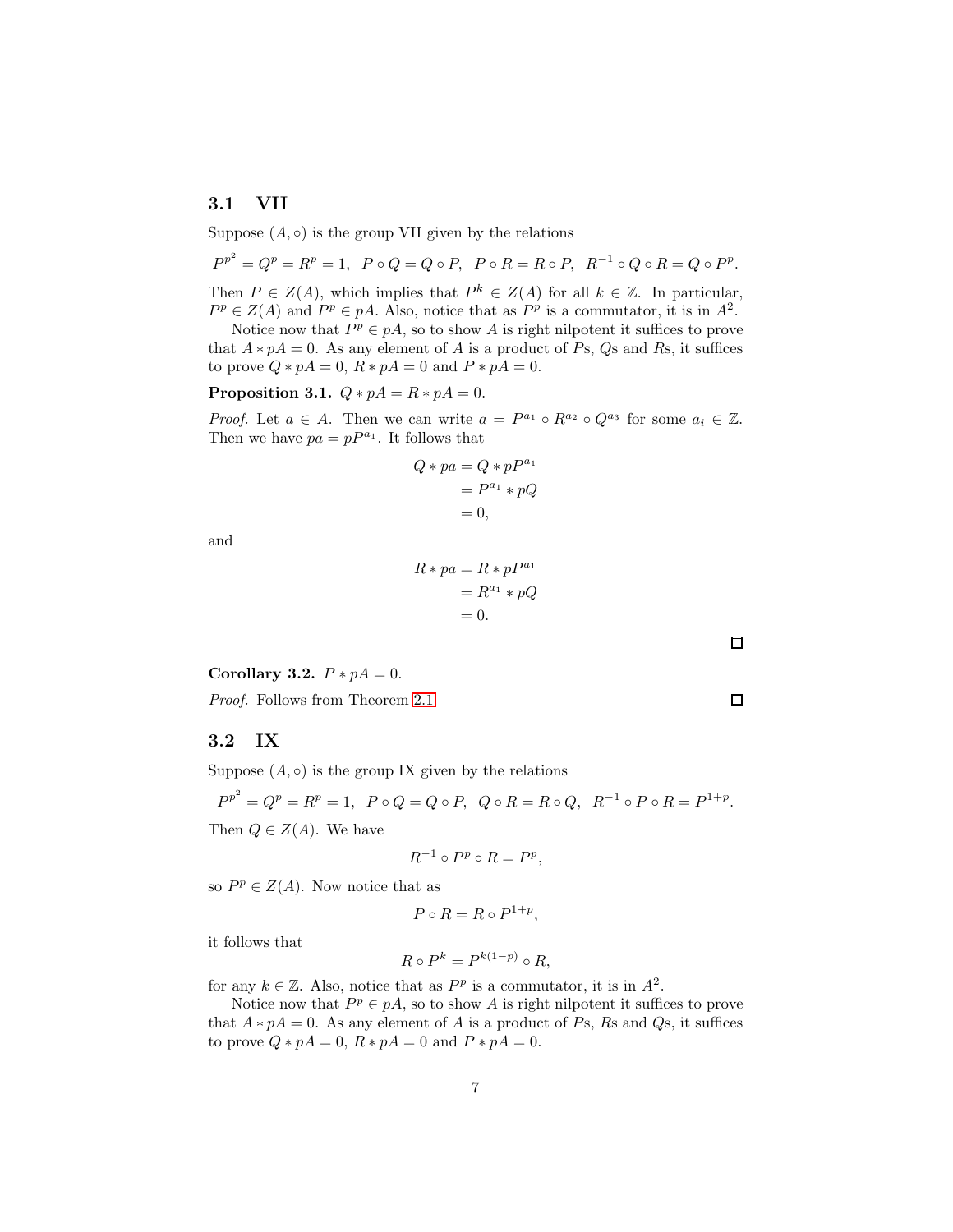## Proposition 3.3.  $Q * pA = R * pA = 0$ .

*Proof.* Let  $a \in A$ . Then we can write  $a = P^{a_1} \circ R^{a_2} \circ Q^{a_3}$  for some  $a_i \in \mathbb{Z}$ . Then we have  $pa = pP^{a_1}$ . It follows that

$$
Q * pa = Q * pP^{a_1}
$$
  
=  $P^{a_1} * pQ$   
= 0,

and

$$
R * pa = R * pP^{a_1}
$$

$$
= R^{a_1} * pQ
$$

$$
= 0.
$$

Corollary 3.4.  $P * pA = 0$ .

*Proof.* Follows from Theorem [2.1.](#page-1-0)

## 3.3 XI, XII, XIII

Suppose  $(A, \circ)$  is the group given by the relations

$$
P^{p^2} = Q^p = R^p = 1, \ Q^{-1} \circ P \circ Q = P^{1+p}, \ R^{-1} \circ P \circ R = P \circ Q,
$$
  

$$
R^{-1} \circ Q \circ R = P^{\alpha p} \circ Q,
$$

where  $\alpha = 0$  in the group XI,  $\alpha = 1$  in the group XII and  $\alpha$  is a non-residue mod  $p$  in the group XIII. We have

$$
P^n \circ Q = P^{n-1} \circ P \circ Q
$$

$$
= P^{n-1} \circ Q \circ P^{1+p}
$$

$$
= \dots
$$

$$
= Q \circ P^{(1+p)n}.
$$

Hence

$$
R^{-1} \circ P^p \circ R = (P \circ Q)^p = P \circ Q \circ \cdots \circ P \circ Q
$$
  
=  $Q \circ P^{1+p} \circ Q \circ P^{1+p} \circ \cdots \circ Q \circ P^{1+p}$   
=  $Q^2 \circ P^{(1+p)^2+1+p} \circ Q \circ \cdots \circ Q \circ P^{1+p}$   
=  $Q^3 \circ P^{(1+p)^3+(1+p)^2+1+p} \circ Q \circ \cdots \circ Q \circ P^{1+p}$   
=  $\cdots$   
=  $Q^p \circ P^{(1+p)^p+(1+p)^{p-1}+\cdots+1+p}$ .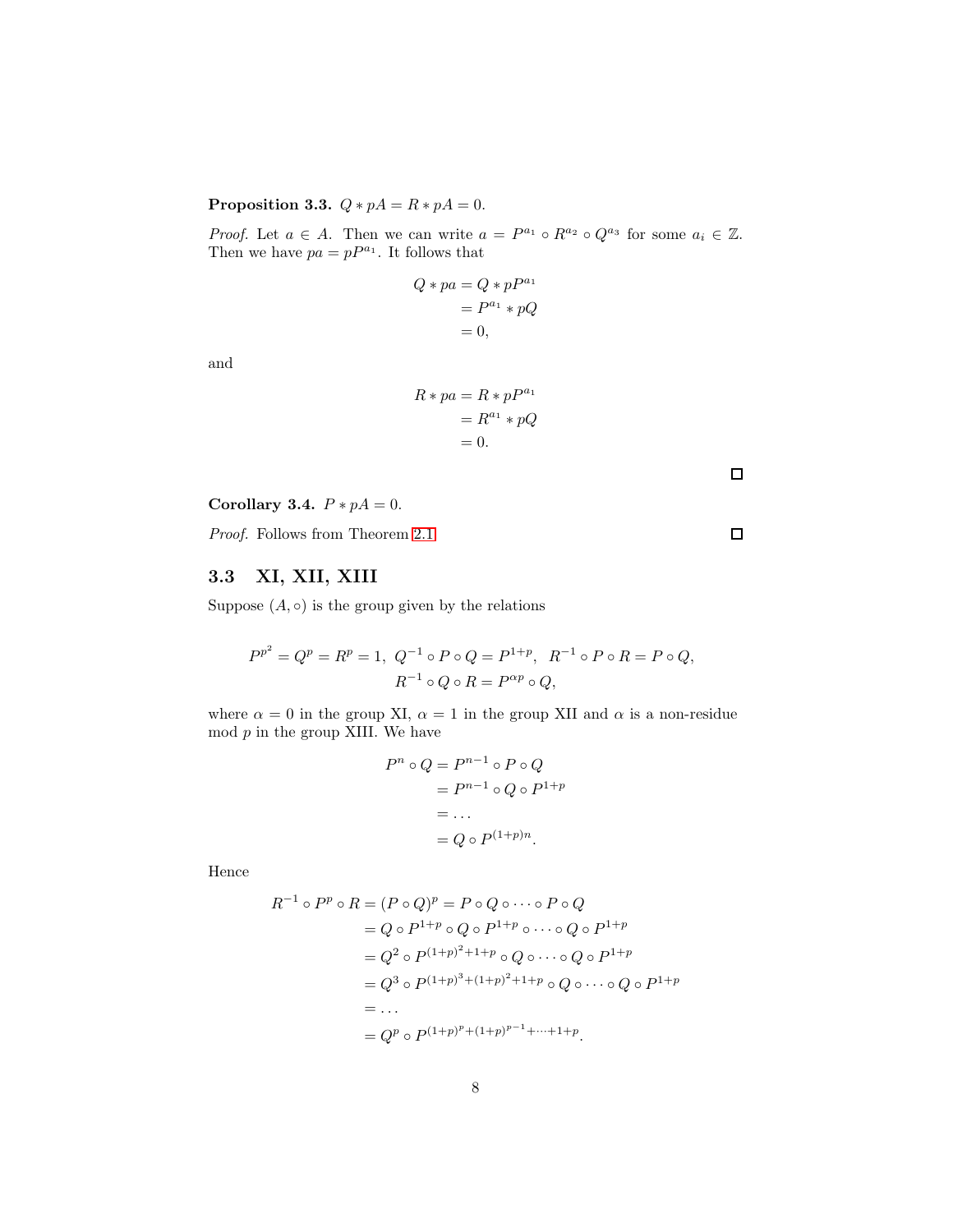We have

$$
P^{(1+p)^p + (1+p)^{p-1} + \dots + 1+p} = P^{1+p^2+1+(p-1)p + \dots + 1+p}
$$
  
=  $P^{p+p((p-1)+(p-2)+\dots + 1)}$   
=  $P^{p+\frac{1}{2}p^2(p-1)}$   
=  $P^p$ .

Hence

$$
R^{-1}\circ P^p\circ R=Q^p\circ P^p=P^p.
$$

Therefore  $P^p \in Z(A)$ . Also, notice that as  $P^p$  is a commutator, it is in  $A^2$ .

Notice now that  $P^p \in pA$ , so to show A is right nilpotent it suffices to prove that  $A * pA = 0$ . As any element of A is a product of Ps, Rs and Qs, it suffices to prove  $Q * pA = 0$ ,  $R * pA = 0$  and  $P * pA = 0$ .

Proposition 3.5.  $Q * pA = R * pA = 0$ .

*Proof.* Let  $a \in A$ . Then we can write  $a = P^k \circ \prod_{\alpha} Q_i^{a_i}$  for some  $k, a_i \in \mathbb{Z}$ , where  $Q_j \in \{Q, R\}$  are in some order. Notice that we can write this since we have the relations

$$
R\circ P=P\circ R\circ Q^{-1},\quad Q\circ P=P^{1-p}\circ Q.
$$

Then we have  $pa = pP^k$ . It follows that

$$
Q * pa = Q * pPk
$$
  
=  $Pk * pQ$   
= 0,

and

$$
R * pa = R * pPk
$$

$$
= Pk * pR
$$

$$
= 0.
$$

 $\Box$ 

 $\Box$ 

#### Corollary 3.6.  $P * pA = 0$ .

*Proof.* Follows from Theorem [2.1.](#page-1-0)

### 3.4 VIII

Suppose  $(A, \circ)$  is the group VIII given by the relations

$$
P^{p^2} = Q^{p^2} = 1, \ \ Q^{-1} \circ P \circ Q = P^{1+p}.
$$

Then we have

$$
P^p = Q^{-1} \circ P^p \circ Q,
$$

so  $P^p \in Z(A)$ .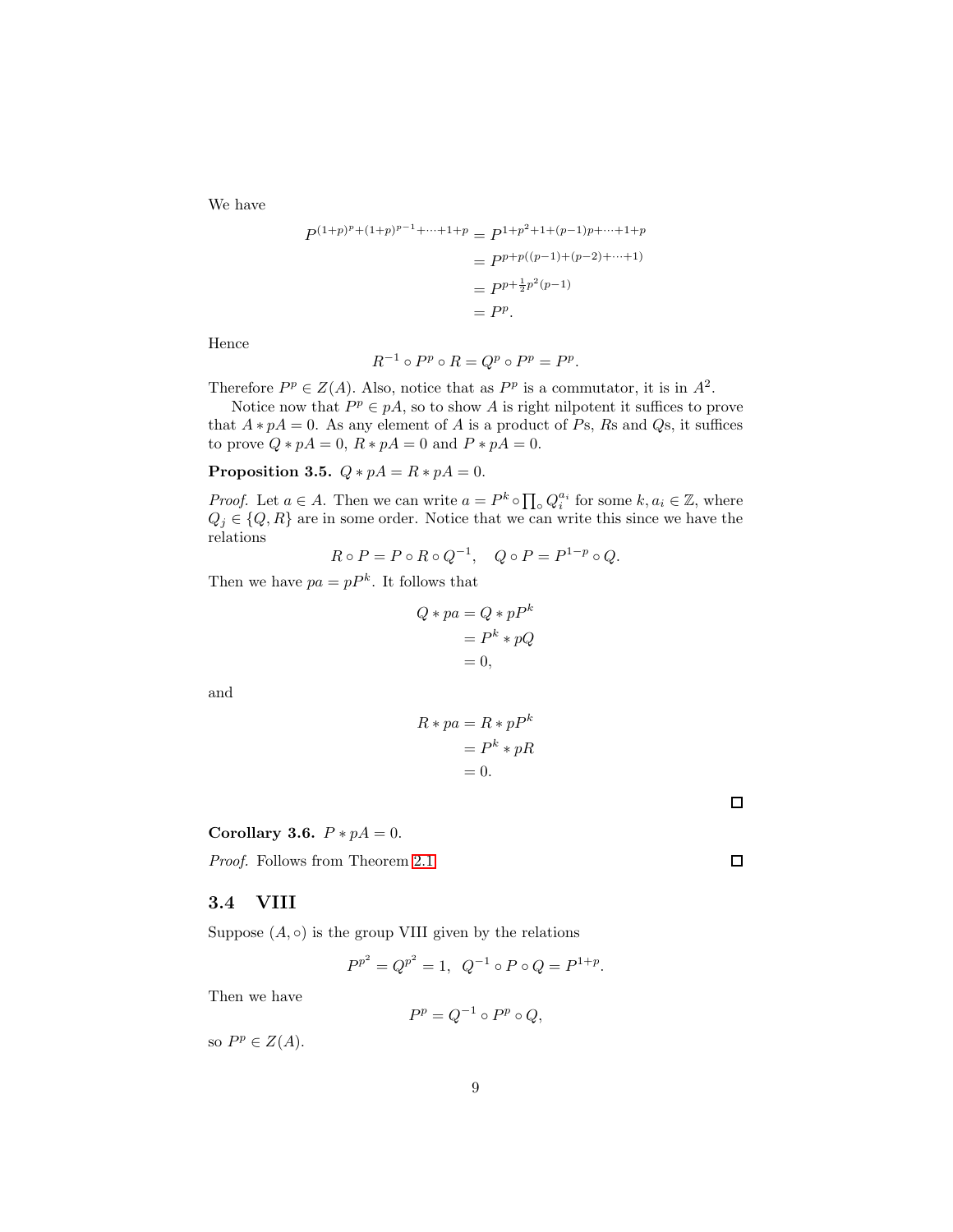### Proposition 3.7.  $Q^p \in Z(A)$ .

*Proof.* From the group relations we have

$$
P \circ Q^p \circ P^{-1} = (Q \circ P^p)^p
$$

$$
= Q^p \circ P^{p^2}
$$

$$
= Q^p,
$$

where we used the fact that  $P^p \in Z(A)$ .

<span id="page-9-0"></span>Proposition 3.8. A *is right nilpotent.*

*Proof.* We let  $S := \langle Q^p, P^p \rangle$ , the group generated by  $Q^p$  and  $P^p$  under the  $\circ$ operation. Hence  $S \subseteq Z(A)$  is an abelian group of order  $p^2$ . Now, as  $Q^p, P^p \in$  $p\overline{A}$ , we have  $S \subseteq p\overline{A}$ . As  $(A,+) \cong C_{p^2} \times C_{p^2}$ ,  $|p\overline{A}| = p^2$  and  $S = p\overline{A} \subseteq Z(A)$ .

If  $A * pA = 0$ , then we are done.

Now suppose  $A * pA \neq 0$ . Notice that  $pA \neq A * pA$ , as in that case we would have

$$
A * pA = A * (A * (A * (A * pA))) = 0.
$$

It follows that  $|A * pA| = p$ , hence  $A * pA \cong C_p$ . Similarly, note that  $A * (A * pA) \neq$  $A * pA$ , so  $|A * (A * pA)| = 1$ . Hence for any element  $c \in A * pA$ , we have  $A * c = 0$ . Hence A is right nilpotent.

## 3.5 X

Suppose  $(A, \circ)$  is the group X given by the relations

 $P^{p^2} = Q^p = R^p = 1$ ,  $P \circ Q = Q \circ P$ ,  $Q \circ R = R \circ Q$ ,  $R^{-1} \circ P \circ R = P \circ Q$ .

Then  $Q \in Z(A)$ . We have

$$
R^{-1} \circ P^p \circ R = (Q \circ P)^p = Q^p \circ P^p = P^p,
$$

so  $P^p \in Z(A)$ .

#### Proposition 3.9. A *is right nilpotent.*

*Proof.* We let  $S := \langle Q, P^p \rangle$ , the group generated by Q and  $P^p$  under the  $\circ$ operation. Hence  $S \subseteq Z(A)$  is an abelian group of order  $p^2$ .

Now, as  $Q, P^p \in pA$ , we have  $S \subseteq pA$ . As  $(A, +) \cong C_{p^2} \times C_{p^2}$ ,  $|pA| = p^2$ and  $S = pA \subseteq Z(A)$ .

We now proceed as in Proposition [3.8.](#page-9-0)

 $\Box$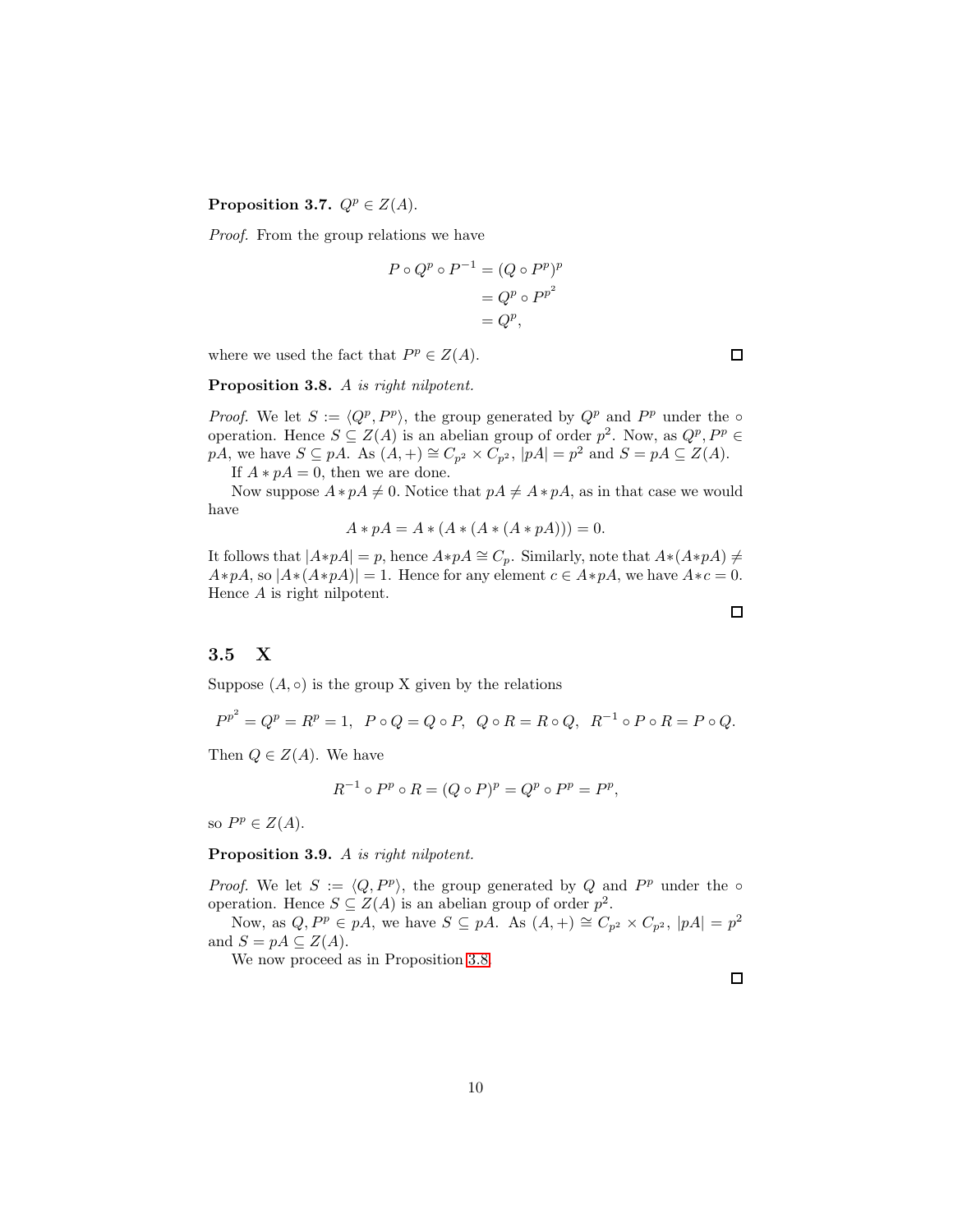## $4\quad C_p\times C_{p^3}$

In this section we characterise the right nilpotency of braces of cardinality  $p<sup>4</sup>$ with additive group  $C_p \times C_{p^3}$ .

Suppose the brace  $(A, +, \circ)$  has  $(A, +) \cong C_p \times C_{p^3}$ . This implies that  $(A, \circ)$ has an element of order  $p^3$ . Now, by [\[6\]](#page-11-14) the only non-abelian group of order  $p^4$ with an element of order  $p^3$  is defined by the relations

$$
P^{p^3} = 1
$$
,  $Q^p = 1$ ,  $Q^{-1} \circ P \circ Q = P^{1+p^2}$ .

Notice that  $P^{p^2} \in Z(A)$ . Now, as  $P^{p^2}$  is a commutator we have  $P^{p^2} \in A^2$ . Notice now that  $P^{p^2} \in p^2 A$ , so to show A is right nilpotent it suffices to prove that  $A * p^2 A = 0$ . As any element of A is a product of Ps and Qs, it suffices to prove  $Q * p^2 A = 0$ , and  $P * p^2 A = 0$ .

**Proposition 4.1.**  $Q * p^2 A = P * p^2 A = 0$ .

*Proof.* Let  $a \in A$ . Then we can write  $a = P^{a_1} \circ Q^{a_2}$  for some  $a_i \in \mathbb{Z}$ . We have

$$
p2a = p2(Pa1 * Qa2 + Pa1 + Qa2)
$$
  
=  $p2Pa1$ .

By Theorem [2.1](#page-1-0) we have  $P * p^2 P^{a_1} = 0$ . We have

$$
Q * p2a = Q * p2Pa1
$$
  
=  $p2(Pa1-a1p2 * Q - Pa1 + Pa1-a1p2)$   
= 0.

 $\Box$ 

#### **ACKNOWLEDGEMENTS**

The author is thankful to Agata Smoktunowicz for her invaluable comments and corrections.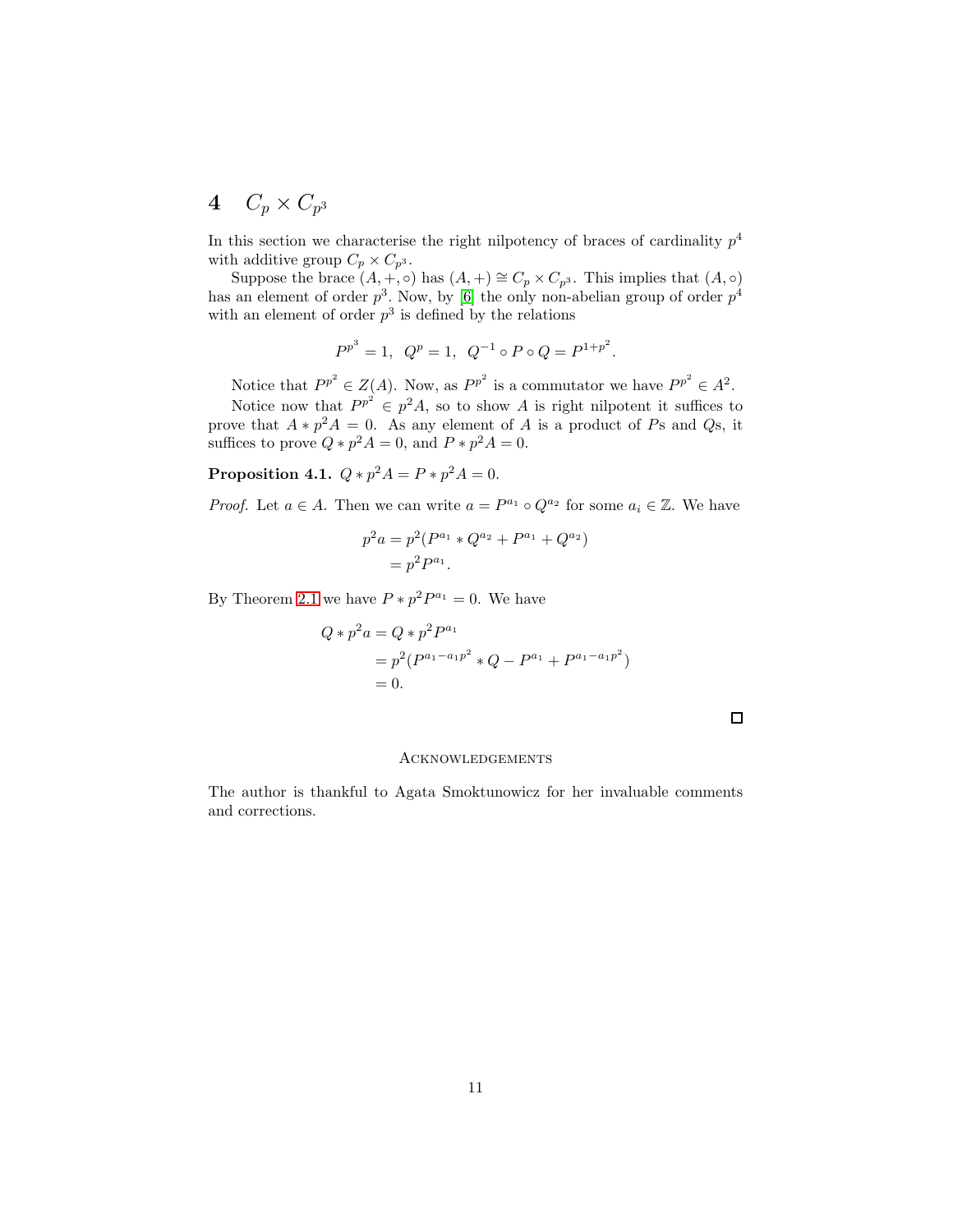## <span id="page-11-6"></span>References

- <span id="page-11-13"></span>[1] Acri, E., and Bonatto, M. Skew braces of size pq. *Comm. Algebra 48*, 5 (2020), 1872–1881.
- [2] Bachiller, D. Counterexample to a conjecture about braces. *J. Algebra 453* (2016), 160–176.
- <span id="page-11-5"></span>[3] Bachiller, D. Solutions of the Yang-Baxter equation associated to skew left braces, with applications to racks. *J. Knot Theory Ramifications 27*, 8 (2018), 1850055, 36.
- <span id="page-11-11"></span>[4] BACHILLER, D., CEDÓ, F., JESPERS, E., AND OKNIŃSKI, J. A family of irretractable square-free solutions of the Yang-Baxter equation. *Forum Math. 29*, 6 (2017), 1291–1306.
- <span id="page-11-4"></span>[5] Brzezinski, T. ´ Trusses: between braces and rings. *Trans. Amer. Math. Soc. 372*, 6 (2019), 4149–4176.
- <span id="page-11-14"></span>[6] Burnside, W. *Theory of groups of finite order*. Dover Publications, Inc., New York, 1955. 2d ed.
- <span id="page-11-12"></span>[7] CEDÓ, F., GATEVA-IVANOVA, T., AND SMOKTUNOWICZ, A. On the Yang-Baxter equation and left nilpotent left braces. *J. Pure Appl. Algebra 221*, 4 (2017), 751–756.
- <span id="page-11-1"></span>[8] CEDÓ, F., JESPERS, E., AND DEL RÍO, A. Involutive Yang-Baxter groups. *Trans. Amer. Math. Soc. 362*, 5 (2010), 2541–2558.
- <span id="page-11-10"></span>[9] CEDÓ, F., JESPERS, E., AND OKNIŃSKI, J. Braces and the Yang-Baxter equation. *Comm. Math. Phys. 327*, 1 (2014), 101–116.
- <span id="page-11-0"></span>[10] Chouraqui, F. Garside groups and Yang-Baxter equation. *Comm. Algebra 38*, 12 (2010), 4441–4460.
- <span id="page-11-7"></span>[11] DIETZEL, C. Braces of order  $p^2q$ . *J. Algebra Appl. 20*, 8 (2021), Paper No. 2150140, 24.
- <span id="page-11-3"></span>[12] DOIKOU, A., AND SMOKTUNOWICZ, A. From braces to hecke algebras  $\&$ quantum groups. *arXiv preprint arXiv:1912.03091* (2019).
- <span id="page-11-2"></span>[13] Etingof, P., Schedler, T., and Soloviev, A. Set-theoretical solutions to the quantum Yang-Baxter equation. *Duke Math. J. 100*, 2 (1999), 169– 209.
- <span id="page-11-8"></span>[14] Gateva-Ivanova, T. A combinatorial approach to the set-theoretic solutions of the Yang-Baxter equation. *J. Math. Phys. 45*, 10 (2004), 3828– 3858.
- <span id="page-11-9"></span>[15] GATEVA-IVANOVA, T., AND CAMERON, P. Multipermutation solutions of the Yang-Baxter equation. *Comm. Math. Phys. 309*, 3 (2012), 583–621.